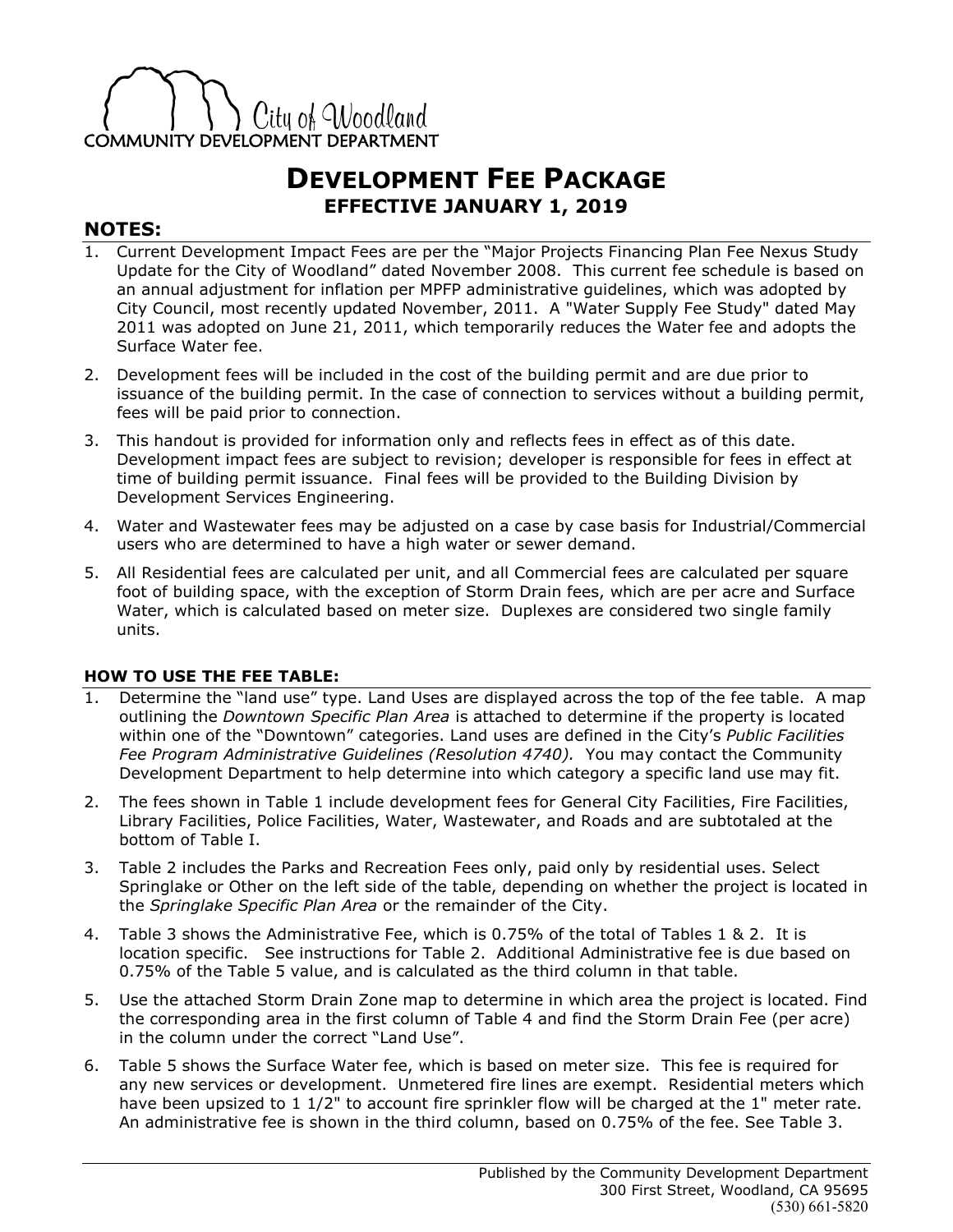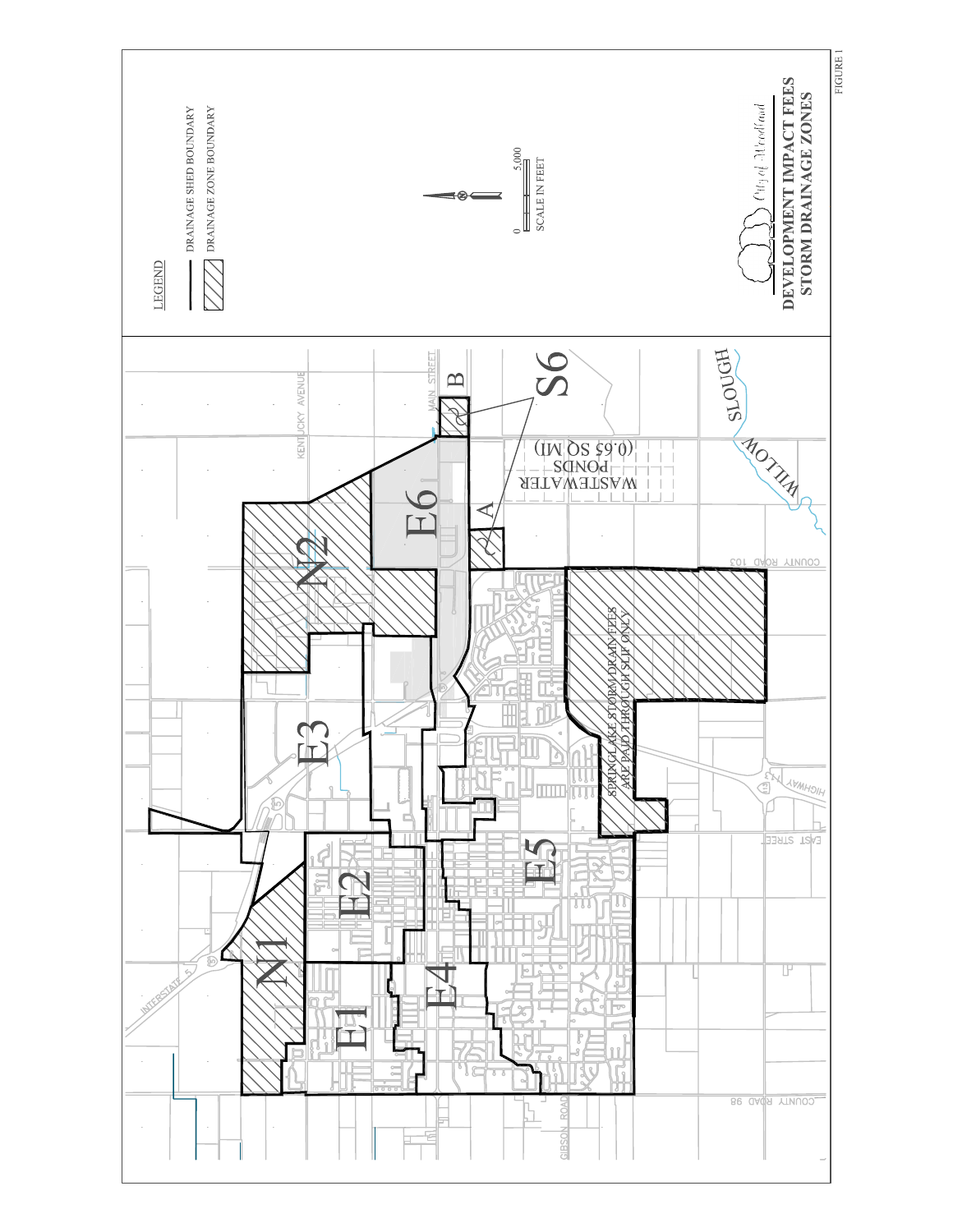| Voodland      |        |
|---------------|--------|
|               |        |
| $\frac{5}{2}$ |        |
|               |        |
|               |        |
|               | i<br>S |
|               |        |

## DEVELOPMENT FEES **DEVELOPMENT FEES**

**EFFECTIVE: January 1, 2019**

|                                                        |                 | Downtown<br><b>Retail</b><br>Industrial        | \$0.80<br>\$0.19 | \$0.98<br>\$0.50 | \$0.01<br>\$0.00 | \$1.03<br>\$0.27 | \$3.38<br>\$3.14 | \$0.16<br>\$0.16 |                                         | \$5.58<br>\$3.12 | \$11.94<br>\$7.38 |
|--------------------------------------------------------|-----------------|------------------------------------------------|------------------|------------------|------------------|------------------|------------------|------------------|-----------------------------------------|------------------|-------------------|
|                                                        | Non-residential | Office                                         | \$0.91           | \$1.04           | \$0.01           | \$1.19           | \$2.81           | \$0.10           | Set by Meter Size - See Table 5 Below   | \$5.44           | \$11.50           |
|                                                        |                 | Service                                        | \$0.72           | \$0.91           | \$0.01           | \$0.95           | \$4.22           | \$0.17           |                                         | \$5.58           | \$12.56           |
| Fees Except for Parks and Storm Drainage<br>Developmen |                 | Retail                                         | \$0.80           | \$0.98           | \$0.01           | \$1.03           | \$3.38           | \$0.16           |                                         | \$7.73           | \$14.09           |
|                                                        |                 | Age Restricted<br>Multifamily                  | \$569            | \$900            | \$36             | \$173            | \$4,114          | \$308            | able 5 Below<br>Set by Meter Size - See | \$571            | \$6,671           |
|                                                        |                 | Aultifamily                                    | \$790            | \$1,094          | \$49             | \$1,042          | \$5,716          | \$387            |                                         | \$4,610          | \$13,688          |
|                                                        |                 | -restricted<br>Age-restricted<br>Single-Family | \$569            | \$1,205          | \$36             | \$173            | \$4,114          | \$378            |                                         | \$1,812          | \$8,287           |
|                                                        | Residential     | High-density<br>Single-Family                  | \$790            | \$1,094          | \$49             | \$1,042          | \$5,716          | \$387            |                                         | \$4,610          | \$13,688          |
|                                                        |                 | Single-Family<br>Downtown                      | \$948            | \$1,461          | \$58             | \$1,250          | \$6,856          | \$629            |                                         | \$4,610          | \$15,812          |
|                                                        |                 | Single-Family                                  | \$948            | \$1,461          | \$58             | \$1,250          | \$6,856          | \$629            |                                         | \$6,319          | \$17,521          |
|                                                        |                 |                                                | General City     | -ire             | brary            | olice            | /astewater       | Vater            | Surface Water                           | Roads            | Subtotal          |

| Z             |                  |             |                             | Development Fees for Parks |                  |                         |                    |
|---------------|------------------|-------------|-----------------------------|----------------------------|------------------|-------------------------|--------------------|
|               |                  |             |                             |                            | Residential Only |                         |                    |
| <u>əlds T</u> |                  |             | single-Family   Downtown SF | HD SF                      | AR SF            | Multifamil <sup>y</sup> | <b>Aultifamily</b> |
|               | arks--Springlake | 4.330       | n⁄a                         | \$3,607                    | \$2.597          | \$3.607                 | \$2.597            |
|               | arks--Other      | <b>CL84</b> | \$7.872                     | \$6.559                    | 4.722            | \$6.559                 | <b>34.722</b>      |

|                                                                                  |                        | DT Retail        | ร<br>คี                  | \$0.09       |
|----------------------------------------------------------------------------------|------------------------|------------------|--------------------------|--------------|
|                                                                                  |                        |                  |                          |              |
|                                                                                  |                        | Industrial       | \$0.06                   | \$0.06       |
|                                                                                  | <b>Non-residential</b> | <b>Office</b>    | \$0.09                   | \$0.09       |
|                                                                                  |                        | Service          | \$0.09                   | \$0.09       |
|                                                                                  |                        | Retail           | \$0.11                   | \$0.11       |
| dministration - See Table 5 for additional Admin Fee<br>⋖<br>evelopment Fees for |                        |                  |                          |              |
|                                                                                  |                        |                  | 670                      | \$85         |
|                                                                                  |                        | <b>Jultifami</b> | \$130                    | \$152        |
|                                                                                  |                        | R SF<br>L        | \$82                     | \$98         |
|                                                                                  | Residential            | 5<br>10          | $\frac{50}{2}$           | ιδ,          |
|                                                                                  |                        | owntown SF       | ត្ត<br>١                 | くうこ          |
|                                                                                  |                        |                  |                          |              |
|                                                                                  |                        |                  | lake<br>·· hmin-Sprincic | මි<br>dmin-C |
| E                                                                                |                        | Table            |                          |              |

| <b>Surface Water</b>                           |                 |                | All uses (by meter size) | Fee      | Weight Factor   Calculated Fee   Admin | \$25<br>\$3.273<br>$\frac{0}{1}$ | \$49<br>\$6,546<br>2.0 | \$79<br>\$10,474<br><u>ვუ</u> | \$147<br>\$19,638<br>6.0 | \$245<br>\$32,730<br>10.0 | \$491<br>\$65,460<br>20.0 | \$786<br>\$104,736<br>32.0 | Published by the Community Development Department | 300 First Street, Woodland, CA 95695 | $(530) 661 - 5820$ |
|------------------------------------------------|-----------------|----------------|--------------------------|----------|----------------------------------------|----------------------------------|------------------------|-------------------------------|--------------------------|---------------------------|---------------------------|----------------------------|---------------------------------------------------|--------------------------------------|--------------------|
|                                                |                 |                |                          |          | Meter size                             | ŗ.                               | $11/2$ "               | ั้ง                           | స్                       | $\ddot{ }$                | ۊ                         | ္လ                         |                                                   |                                      |                    |
| <b>eldsT</b>                                   |                 |                |                          |          |                                        |                                  |                        |                               |                          |                           |                           |                            |                                                   |                                      |                    |
|                                                |                 | <b>Schools</b> | \$12.505                 | \$10,714 | \$7,890                                | \$8,227                          | \$3,079                | \$2,228                       | \$60,644                 | \$52,228                  | \$16,102                  | \$15,915                   |                                                   |                                      |                    |
|                                                | Non-residential | Commercial     | \$15,942                 | \$13,659 | \$10,059                               | \$10,488                         | \$3,925                | \$2,840                       | \$77,315                 | \$66.586                  | \$20,528                  | \$20,290                   |                                                   |                                      |                    |
| Development Fees for Storm Drainage (Per Acre) |                 | Multifamily    | \$14,946                 | \$12,806 | \$9,431                                | \$9,833                          | \$3,680                | \$2,663                       | \$72,483                 | \$62,424                  | \$19,245                  | \$19,022                   |                                                   |                                      |                    |
|                                                | Residential     | Single-Family  | \$9,964                  | \$8,537  | \$6.287                                | \$6,555                          | \$2,453                | \$1,775                       | \$48,322                 | \$41,616                  | \$12,830                  | \$12,681                   |                                                   |                                      |                    |
|                                                |                 |                | Area E1                  | Area E2  | <b>Trea E3</b>                         | Tea E4<br>əldsT                  | Tea E5                 | Area E6                       | Area N1                  | Area N2                   | Area S6a                  | Area S6b                   |                                                   |                                      |                    |